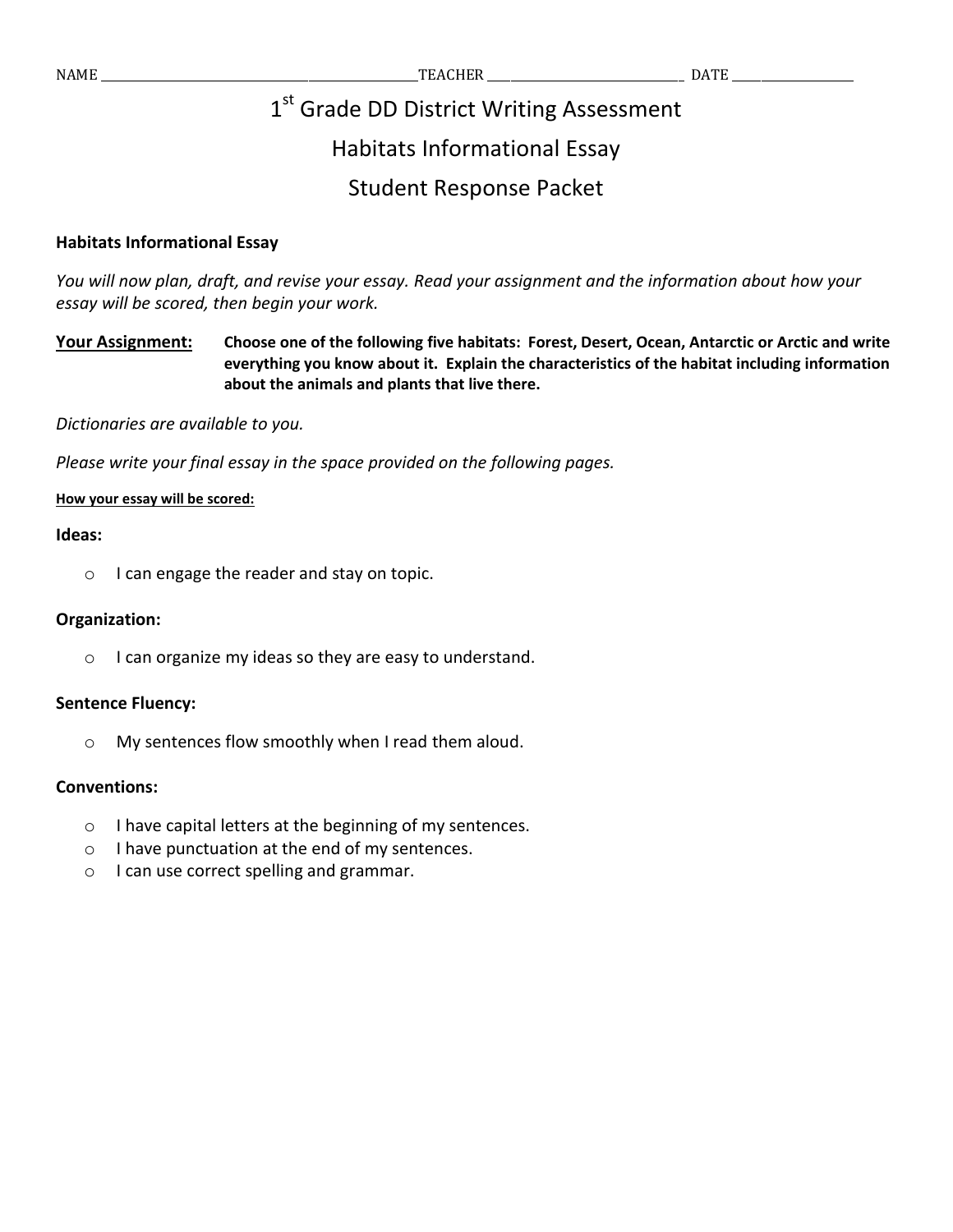# Habitat Notes

| <b>Antarctic</b> | <b>Artic</b> | <b>Desert</b> |  |  |
|------------------|--------------|---------------|--|--|
|                  |              |               |  |  |
|                  |              |               |  |  |
|                  |              |               |  |  |
|                  |              |               |  |  |
|                  |              |               |  |  |
|                  |              |               |  |  |
|                  |              |               |  |  |
|                  |              |               |  |  |
|                  |              |               |  |  |
|                  |              |               |  |  |
|                  |              |               |  |  |
| <b>Forest</b>    |              | <b>Ocean</b>  |  |  |
|                  |              |               |  |  |
|                  |              |               |  |  |
|                  |              |               |  |  |
|                  |              |               |  |  |
|                  |              |               |  |  |
|                  |              |               |  |  |
|                  |              |               |  |  |
|                  |              |               |  |  |
|                  |              |               |  |  |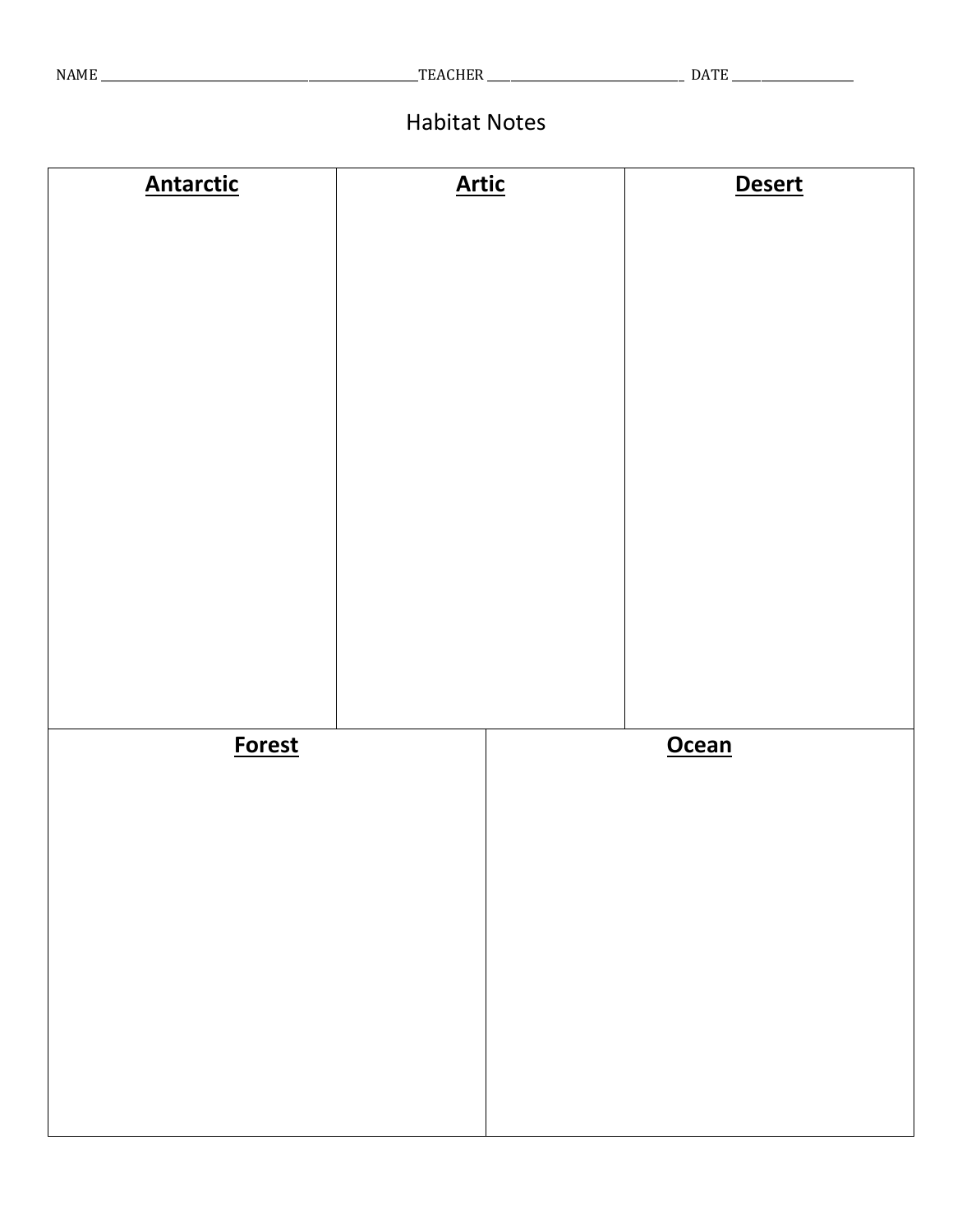| Writing Assignment: | Choose one of the following five habitats: Forest, Desert, Ocean, Antarctic or Arctic and write<br>everything you know about it. Explain the characteristics of the habitat including information<br>about the animals and plants that live there. |
|---------------------|----------------------------------------------------------------------------------------------------------------------------------------------------------------------------------------------------------------------------------------------------|
| Title:              |                                                                                                                                                                                                                                                    |
|                     |                                                                                                                                                                                                                                                    |
|                     |                                                                                                                                                                                                                                                    |
|                     |                                                                                                                                                                                                                                                    |
|                     |                                                                                                                                                                                                                                                    |
|                     |                                                                                                                                                                                                                                                    |
|                     |                                                                                                                                                                                                                                                    |
|                     |                                                                                                                                                                                                                                                    |
|                     |                                                                                                                                                                                                                                                    |
|                     |                                                                                                                                                                                                                                                    |
|                     |                                                                                                                                                                                                                                                    |